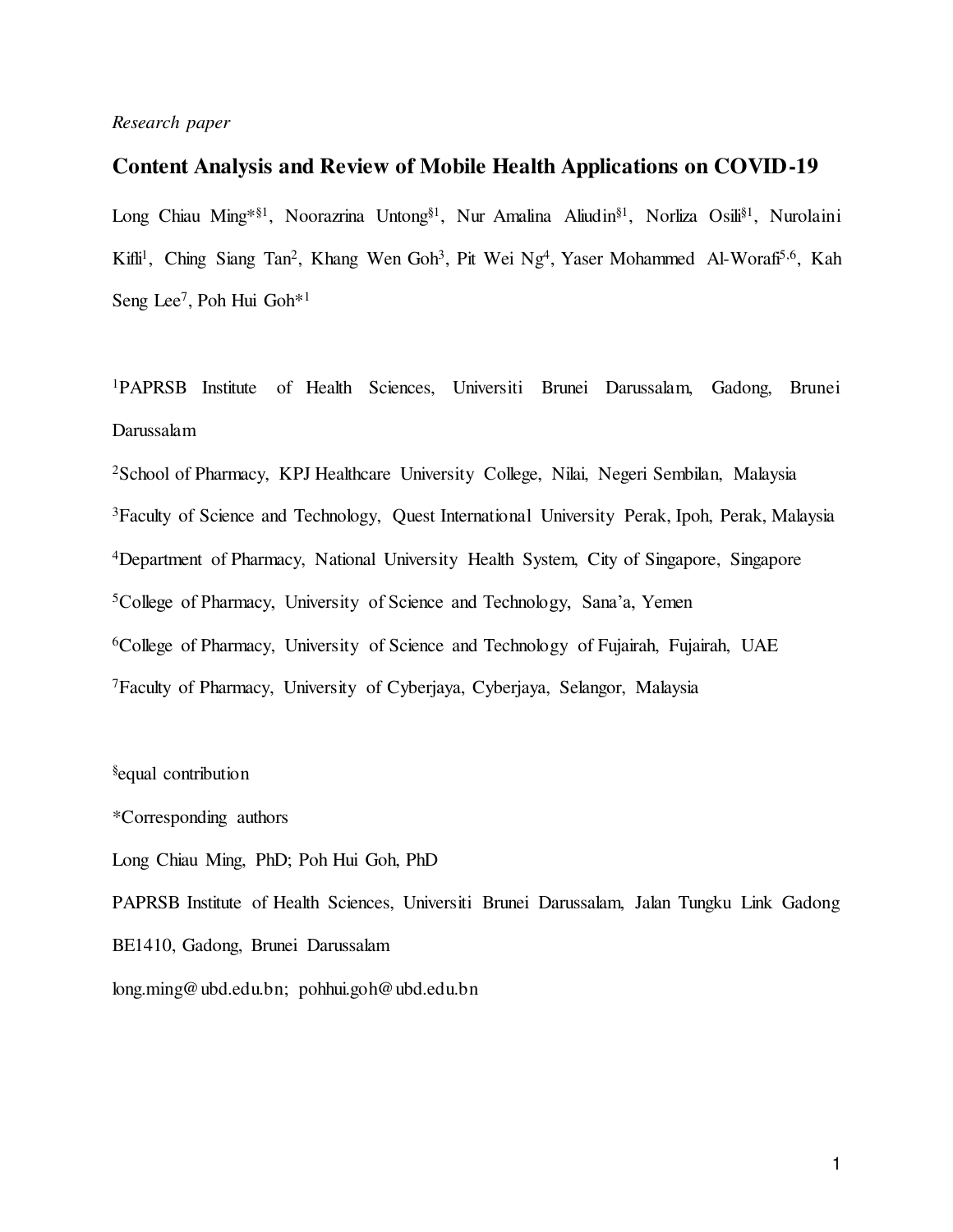## **Table 2a. Universal COVID-19 apps**

| No.                   | Name of<br>Mobile<br>applications      | Name of<br>developer<br>(Comparly/<br>Organisation) | Logo                            | Country              | <b>Size</b> | User rating        | <b>Classification</b> | Category            | No. of<br>downloads |
|-----------------------|----------------------------------------|-----------------------------------------------------|---------------------------------|----------------------|-------------|--------------------|-----------------------|---------------------|---------------------|
| 1                     | <b>COVID Symptom</b><br><b>Tracker</b> | King's College<br>London and<br>Zoe Global Ltd      | $\mathcal{L}^{-19}$             | United<br>Kingdom    | 17 MB       | 2.7<br>$(n=2,355)$ | $3+$                  | Health &<br>Fitness | $500,000+$          |
| $\mathbf{2}^{\prime}$ | <b>Test Yourself Goa</b>               | Innovaccer Inc.                                     | <b>RO</b><br><b>TEST</b><br>COA | <b>United States</b> | 2.1 MB      | 4.5<br>$(n=64)$    | $3+$                  | Health &<br>Fitness | $50,000+$           |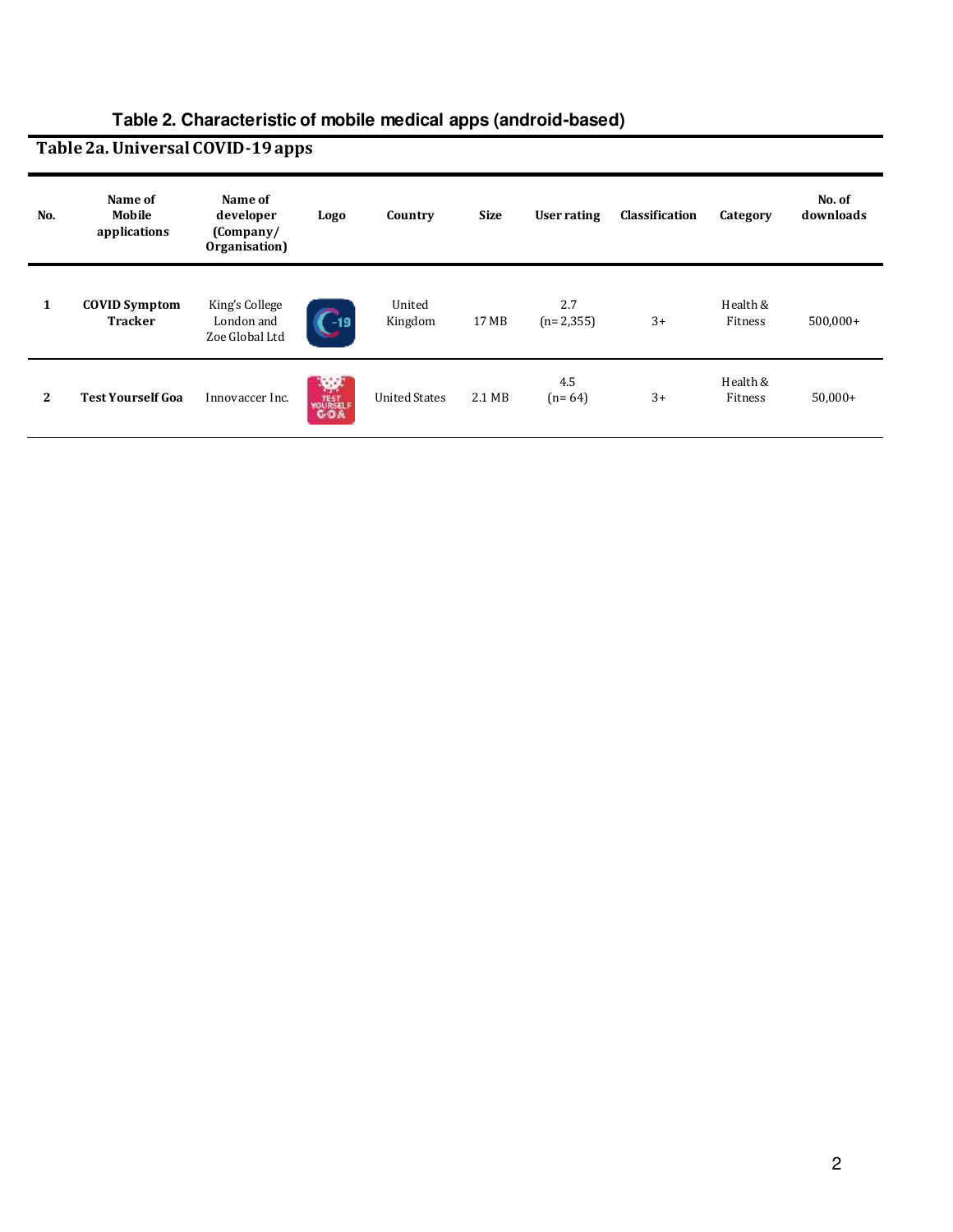**Table 2b. Country-specific apps** 

| No. | Name of<br>mobile<br>applications | Name of<br>developer<br>(Company/<br>Organisation) | Logo               | Country   | <b>Size</b>              | <b>User</b><br>rating   | Classification | Category             | No. of downloads |
|-----|-----------------------------------|----------------------------------------------------|--------------------|-----------|--------------------------|-------------------------|----------------|----------------------|------------------|
| 3   | Aarogya Setu                      | NIC eGov Mobile<br>Apps                            |                    | India     | 3.6 MB                   | 4.6<br>$(n=$<br>11,670) | $3+$           | Health &<br>Fitness  | $1,000,000+$     |
| 4   | <b>BC COVID-19 Support</b>        | Province of<br><b>British</b><br>Columbia          |                    | Canada    | 6.2 MB                   | 4.2<br>$(n=73)$         | $3+$           | Medical              | $10,000+$        |
| 5   | Canada COVID-19                   | Health Canada                                      | Canadi             | Canada    | 6.4 MB                   | 4.5<br>$(n=69)$         | $3+$           | Medical              | $10,000+$        |
| 6   | CoBuddy - Covid19<br><b>Tool</b>  | FaceTagR                                           | $\circ$<br>CoBuddy | India     | 38 MB                    | 4.0<br>$(n=14)$         | $3+$           | Tools                | $1,000+$         |
| 7   | <b>Corona Watch</b>               | <b>KSRSAC KGIS</b>                                 |                    | India     | 4.4 MB                   | 4.0<br>$(n=631)$        | $3+$           | Maps &<br>Navigation | $100,000+$       |
| 8   | <b>Coronavirus</b><br>Australia   | Department of<br>Health Australia                  |                    | Australia | 7.1 MB                   | 3.2<br>$(n=662)$        | $3+$           | Health &<br>Fitness  | $500,000+$       |
| 9   | <b>COVA Punjab</b>                | Government of<br>Punjab                            | <b>COVA</b>        | India     | 6.0 MB                   | 4.3<br>$(n=$<br>5,188)  | $3+$           | Health &<br>Fitness  | $100,000+$       |
| 10  | <b>COVI</b>                       | Doobi Health<br>Technology                         |                    | Qatar     | 9.8 MB                   | 4.5<br>$(n=31)$         | $3+$           | Education            | $10,000+$        |
| 11  | Covid-19                          | ADiLife Srl                                        | COVID-19<br>001    | Italy     | 4.3 MB                   | 2.9<br>$(n=66)$         | $3+$           | Health &<br>Fitness  | $10,000+$        |
| 12  | COVID-19 NI                       | Health & Social<br>Care Northern<br>Ireland        | НSС                | Ireland   | 46 MB                    | $4.1\,$<br>$(n=173)$    | $3+$           | Medical              | $10,000+$        |
| 13  | <b>COVID19 Feedback</b>           | MeitY,<br>Government of<br>India                   |                    | India     | Varies<br>with<br>device | $3.8\,$<br>$(n=146)$    | $3+$           | Health &<br>Fitness  | $50,000+$        |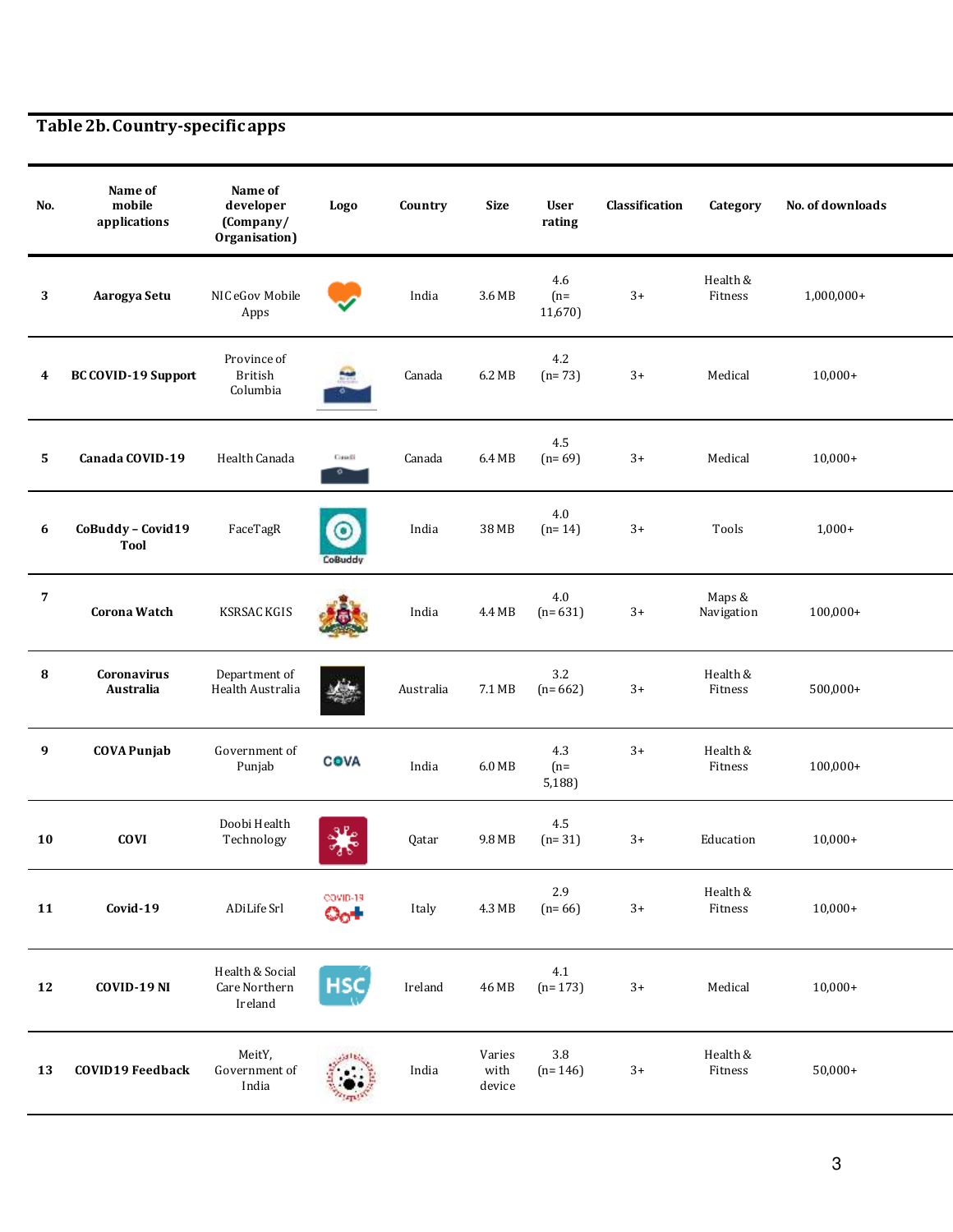| 14       | COVID-19<br><b>Quarantine Monitor</b><br><b>Tamil Nadu (official)</b> | Pixxon Al<br>Solutions<br>Private Limited                                    |                              | India     | 3.1 MB | 3.8<br>$(n=92)$         | $3+$  | Communicatio<br>$\mathbf n$ | $50,000+$    |
|----------|-----------------------------------------------------------------------|------------------------------------------------------------------------------|------------------------------|-----------|--------|-------------------------|-------|-----------------------------|--------------|
| 15       | COVID-19 West<br><b>Bengal Government</b>                             | Tourism<br>Department,<br>Government of<br>West Bengal                       |                              | India     | 3.6 MB | N/A<br>$(n=0)$          | $3+$  | Social                      | $500+$       |
| 16       | GCC-Corona<br><b>Monitoring</b>                                       | Greater Chennai<br>Corporation                                               |                              | India     | 6.9 MB | 3.3<br>$(n=57)$         | $12+$ | Social                      | $5,000+$     |
| 17       | <b>GoK - Direct Kerala</b>                                            | Qkopy                                                                        | $rac{1}{\text{GeV}}$<br>Sec. | India     | 4.1 MB | 4.7<br>$(n=$<br>13,323) | $3+$  | Communicatio<br>n           | $100,000+$   |
| 18       | <b>Home Quarantine</b><br>(Kwarantanna<br>domowa)                     | Ministerstwo<br>Cyfryzacji                                                   |                              | Poland    | 77 MB  | 1.4<br>$(n=$<br>1,739)  | $3+$  | Medical                     | $50,000+$    |
| 19       | HSE COVID-19                                                          | patientMpower                                                                |                              | Ireland   | 36 MB  | N/A<br>$(n=0)$          | $3+$  | Health &<br>Fitness         | $500+$       |
| 20       | Mahakavasch                                                           | Maharashtra<br><b>State Innovation</b><br>Society                            |                              | India     | 4.5 MB | 2.8<br>$(n=54)$         | $3+$  | Medical                     | $10,000+$    |
| 21       | <b>MP COVID RESPONSE</b><br><b>APP</b>                                | National Health<br>Mission                                                   |                              | India     | 3.2 MB | 4.8<br>$(n=26)$         | $3+$  | Health &<br>Fitness         | $1,000+$     |
| $\bf 22$ | <b>NCOVI</b>                                                          | Ministry of<br>Health and<br>Ministry of<br>Information and<br>Communication |                              | Vietnam   | 12 MB  | 4.5<br>$(n=$<br>24,017) | $3+$  | Medical                     | $1,000,000+$ |
| 23       | <b>Quarantine Watch</b>                                               | Revenue<br>Department,<br>Government of<br>Karnataka                         |                              | India     | 5.3 MB | 1.6<br>$(n=252)$        | $3+$  | Health &<br>Fitness         | $10,000+$    |
| 24       | <b>StayHomeSafe</b>                                                   | GohHK,OGCIO,<br>HKSARG                                                       |                              | Hong Kong | 11 MB  | 1.5<br>$(n=174)$        | $3+$  | Health &<br>Fitness         | $10,000+$    |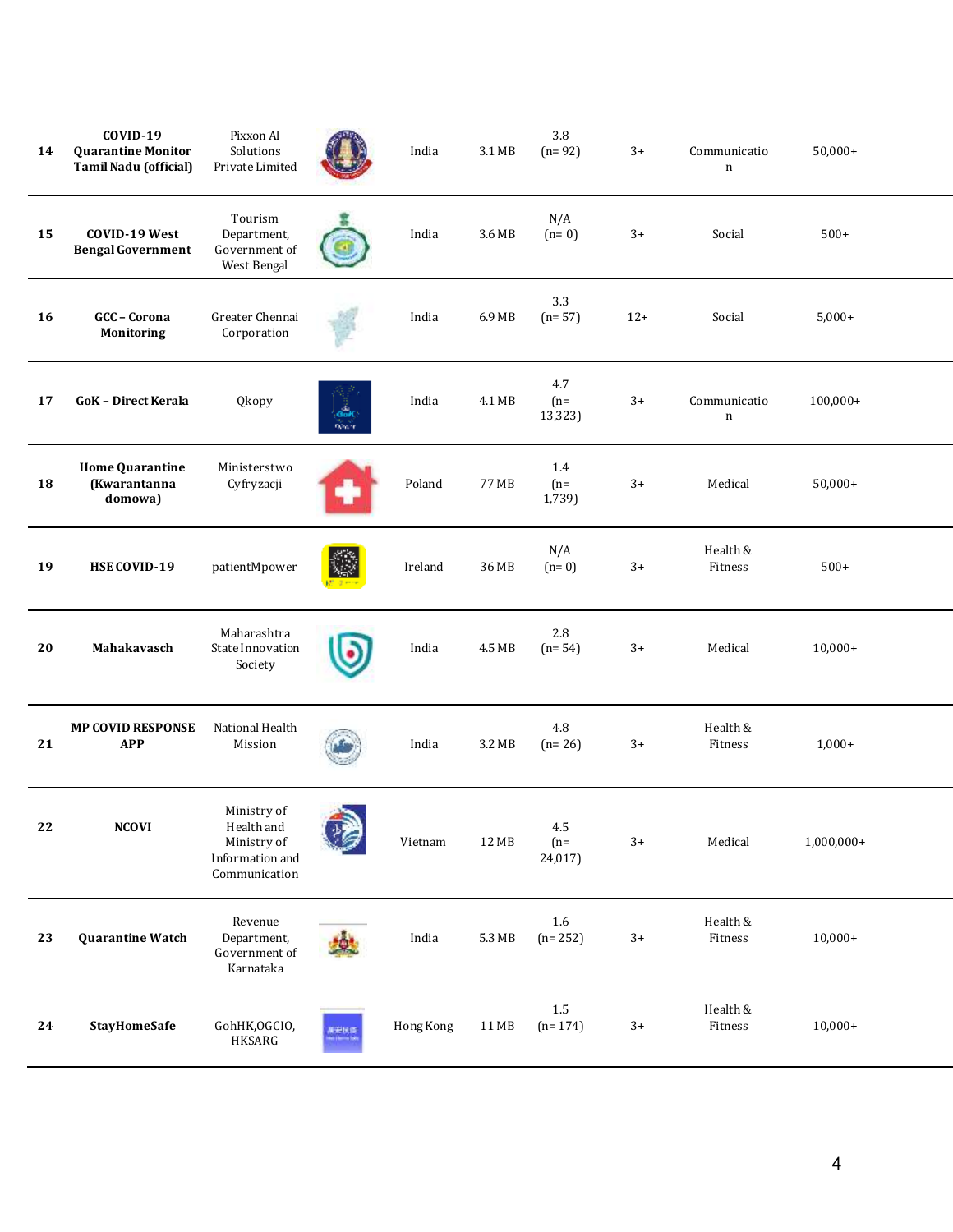| 25 | <b>Test Yourself</b><br><b>PuduCherry</b>                     | Innovaccer Inc                                                  | $\frac{1257}{10300000}$<br><b>NUDUCED RESTY</b> | <b>United States</b> | 2.6 MB | 3.9<br>$(n=8)$         | $3+$ | Health &<br>Fitness | $5000+$    |  |
|----|---------------------------------------------------------------|-----------------------------------------------------------------|-------------------------------------------------|----------------------|--------|------------------------|------|---------------------|------------|--|
| 26 | <b>TraceTogether</b>                                          | Ministry of<br>Health and<br>Government<br>Technology<br>Agency | Troch Together                                  | Singapore            | 4.1 MB | 3.9<br>$(n=$<br>1,536) | $3+$ | Medical             | $500,000+$ |  |
| 27 | 자가격리자<br>안전보호<br>(Self-Isolator Safety<br>& Protection)       | Ministry of the<br>Interior and<br>Safety                       |                                                 | Republic of<br>Korea | 14 MB  | 2.9<br>$(n=210)$       | $3+$ | Lifestyle           | $50,000+$  |  |
| 28 | 자가격리자<br>전담곤무원<br>(Self-isolating<br>Government<br>Officials) | Ministry of the<br>Interior and<br>Safety                       | ζV,                                             | Republic of<br>Korea | 14 MB  | N/A<br>$(n=0)$         | $3+$ | Lifestyle           | $10,000+$  |  |

## **Table 2c. Non-English language apps**

| No. | Name of<br>mobile<br>applications    | Name of<br>developer<br>(Company/<br>Organisation) | Logo                   | Country        | <b>Size</b> | <b>User rating</b> | Classificatio<br>$\mathbf n$ | Category            | No. of<br>downloads |
|-----|--------------------------------------|----------------------------------------------------|------------------------|----------------|-------------|--------------------|------------------------------|---------------------|---------------------|
| 29  | 10 Rumah Aman                        | <b>Direktorat</b><br>Pengendalian<br>Kominfo       | <b>SHAN</b>            | Indonesia      | 10 MB       | 4.1<br>$(n=95)$    | $3+$                         | News &<br>Magazines | $10,000+$           |
| 30  | Colab                                | Colab S.A.                                         | C                      | <b>Brazil</b>  | 16 MB       | 4.4<br>$(n=3,479)$ | $12+$                        | Social              | $100,000+$          |
| 31  | CoronaMadrid                         | Comunidad de<br>Madrid                             | <b>STAR</b><br>CCA2 19 | Spain          | 22 MB       | 3.4<br>$(n=185)$   | $3+$                         | Medical             | $50,000+$           |
| 32  | <b>Coronavirus</b><br><b>Bolivia</b> | Agetic Bolivia                                     | 卑                      | <b>Bolivia</b> | 15 MB       | 3.7<br>$(n=206)$   | $3+$                         | Health &<br>Fitness | $10,000+$           |
| 33  | CoronApp-<br>Columbia                | INS.GOV                                            |                        | Columbia       | 10 MB       | 3.9<br>$(n=3,044)$ | $3+$                         | Health &<br>Fitness | $100,000+$          |
| 34  | Coronavirus -<br><b>SUS</b>          | Governo do Brasil                                  |                        | <b>Brazil</b>  | 12 MB       | 4.0<br>$(n=9,980)$ | $3+$                         | Health &<br>Fitness | $1,000,000+$        |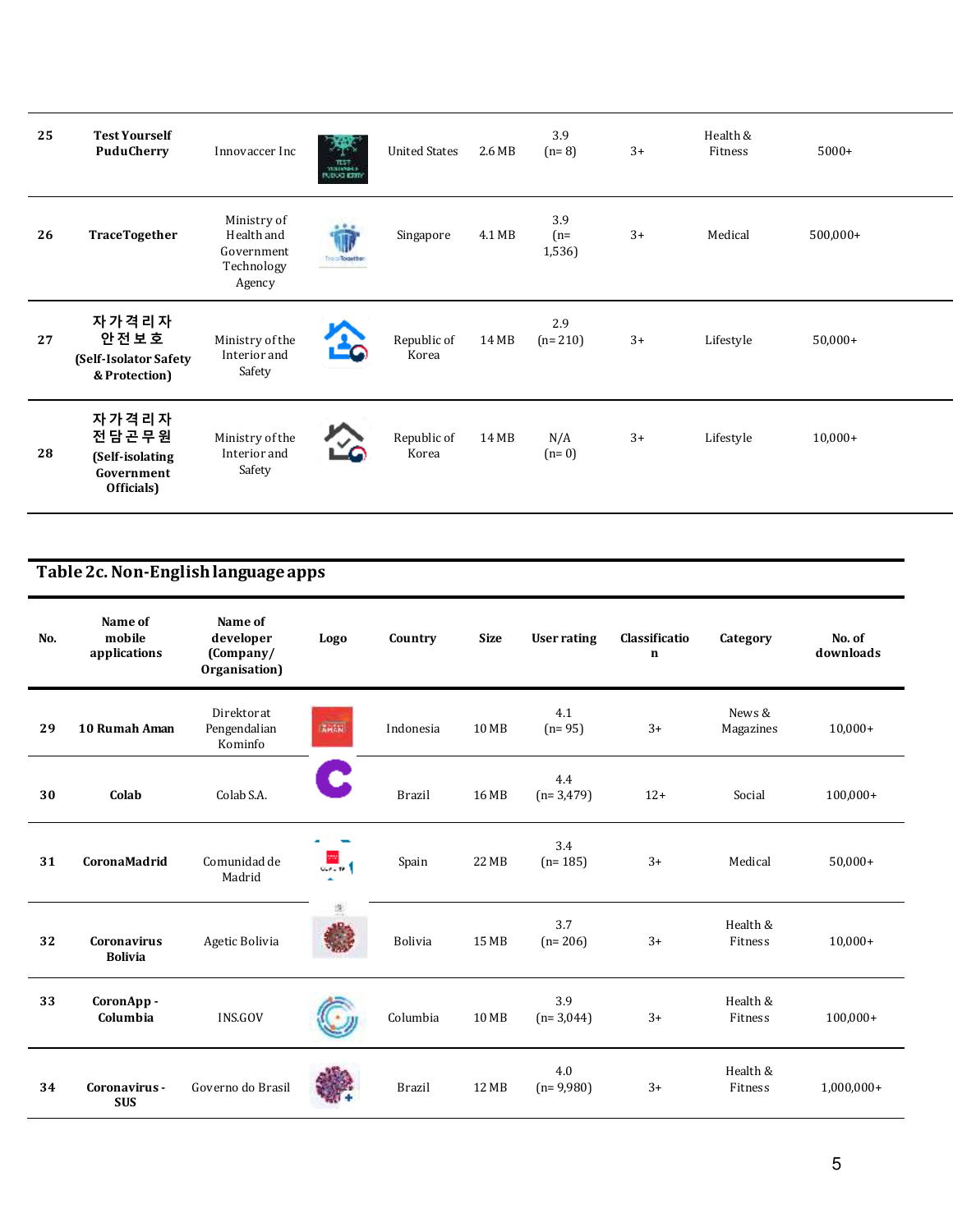| 35 | <b>Coronavirus</b><br>Ceara        | Secretariat of<br>Public Security of<br>the state of Ceara | <b>CORONA</b><br>$\frac{2}{\pi}$                                                                                                                                                                                                          | <b>Brazil</b>        | 7.4 MB | 3.7<br>$(n=7)$     | $3+$ | Medical                     | $1,000+$   |
|----|------------------------------------|------------------------------------------------------------|-------------------------------------------------------------------------------------------------------------------------------------------------------------------------------------------------------------------------------------------|----------------------|--------|--------------------|------|-----------------------------|------------|
| 36 | <b>Coronavirus SP</b>              | PRODESP - Cia de<br>Proc. De Dados do<br>Estado de SP      |                                                                                                                                                                                                                                           | <b>Brazil</b>        | 28 MB  | N/A<br>$(n=0)$     | $3+$ | Health &<br>Fitness         | $1,000+$   |
| 37 | <b>Coronavirus UY</b>              | AGESIC                                                     | ΪUΥ                                                                                                                                                                                                                                       | <b>United States</b> | 8.6 MB | 4.4<br>$(n=1,280)$ | $3+$ | Health &<br>Fitness         | $100,000+$ |
| 38 | COVID-19                           | Electronic Health<br>Administration                        |                                                                                                                                                                                                                                           | Vietnam              | 75 MB  | 4.2<br>$(n=327)$   | $3+$ | Medical                     | $100,000+$ |
| 39 | COVID-19                           | <b>BS</b> Software<br>Development<br>GmbH&Co.KG            | ₩                                                                                                                                                                                                                                         | Germany              | 21 MB  | 3.0<br>$(n=115)$   | $3+$ | Medical                     | $10,000+$  |
| 40 | COVID-19.eus                       | Osakidetza                                                 |                                                                                                                                                                                                                                           | Spain                | 7.7 MB | 3.4<br>$(n=275)$   | $3+$ | Medical                     | $10,000+$  |
| 41 | Covid-19<br>Ministerio de<br>Salud | Presidencia de la<br>Nacion Argentina                      | 0 <sup>0</sup><br><u>%)</u>                                                                                                                                                                                                               | Argentina            | 50 MB  | 3.4<br>$(n=1,231)$ | $3+$ | Medical                     | $500,000+$ |
| 42 | COVID-19<br>Parana                 | Celepar                                                    |                                                                                                                                                                                                                                           | <b>Brazil</b>        | 7.1 MB | N/A<br>$(n=0)$     | $3+$ | Health &<br>Fitness         | $500+$     |
| 43 | COVID19<br>Regione<br>Sardegna     | Regione Autonoma<br>Della Sardegna                         | ₩<br><b>The Maria Product of Contract of Contract Contract Contract Contract Contract Contract Contract Contract Contract Contract Contract Contract Contract Contract Contract Contract Contract Contract Contract Contract Contract</b> | Italy                | 7.1 MB | N/A<br>$(n=0)$     | $3+$ | Tools                       | $10+$      |
| 44 | <b>COVID AP-HM</b>                 | <b>RADHIUS</b>                                             | COVID<br><b>Barbas dp</b>                                                                                                                                                                                                                 | France               | 4.1 MB | N/A<br>$(n=0)$     | $3+$ | Medical                     | $5,000+$   |
| 45 | <b>Covidom Patient</b>             | Assistance<br>Publique Hopitaux<br>de paris                | covi<br>dom                                                                                                                                                                                                                               | France               | 3.9 MB | 2.5<br>$(n=50)$    | $3+$ | Medical                     | $10,000+$  |
| 46 | <b>GVA</b> responde                | Generalitat<br>Valenciana                                  | GVA<br>BESPONDE                                                                                                                                                                                                                           | Spain                | 1.9 MB | N/A                | $3+$ | Communicatio<br>$\mathbf n$ | $\pmb{0}$  |
| 47 | Korina Onlem                       | T.C. Saglik<br>Bakanligi                                   | well.<br>KORONA<br><b>ONLEW</b>                                                                                                                                                                                                           | Turkey               | 50 MB  | 4.1<br>$(n=137)$   | $3+$ | Health &<br>Fitness         | $50,000+$  |